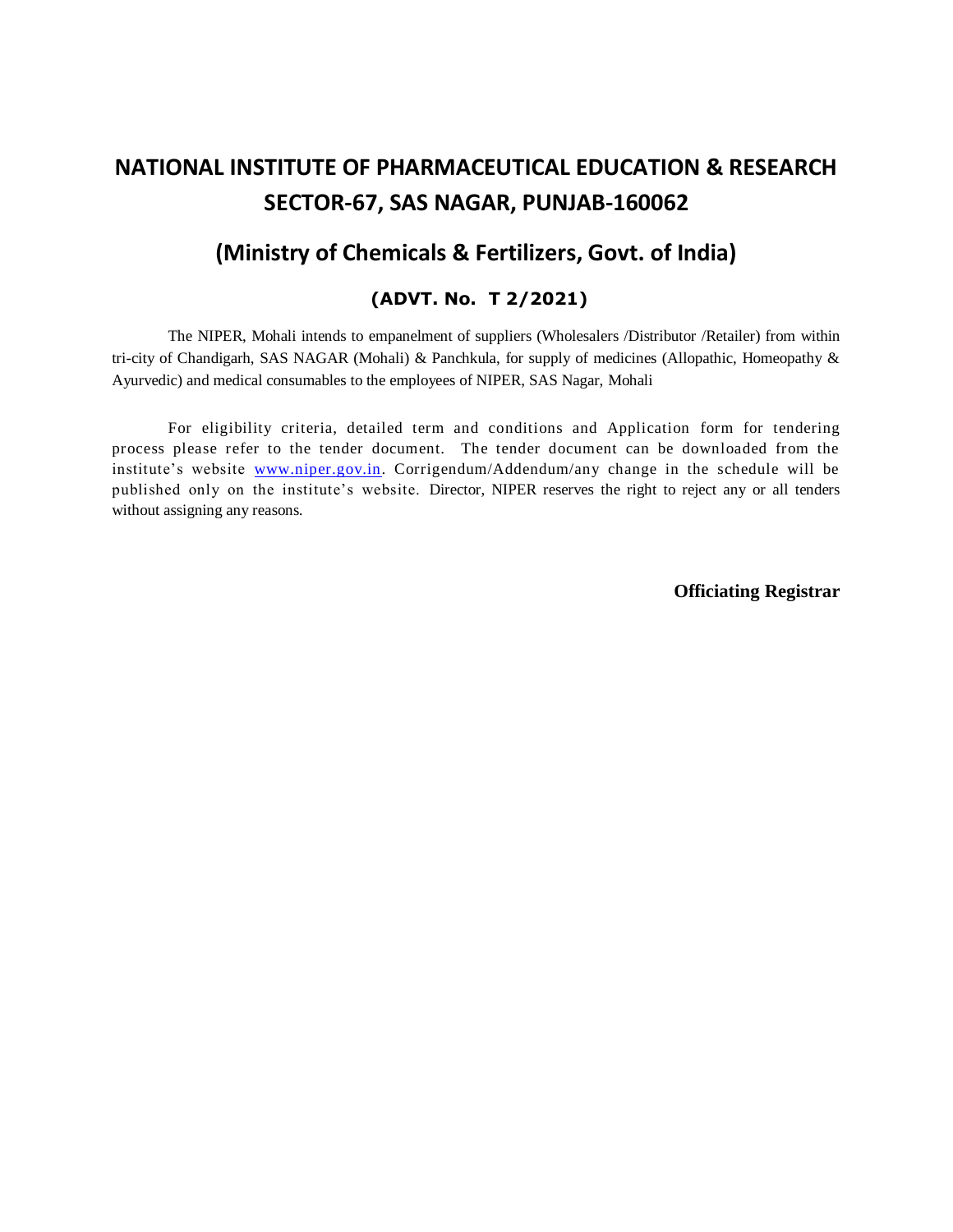# **NATIONAL INSTITUTE OF PHARMACEUTICAL EDUCATION & RESEARCH SECTOR-67, SAS NAGAR, PUNJAB-160062**

## **(Ministry of Chemicals & Fertilizers, Govt. of India)**

Sealed bids are invited for empanelment of suppliers (Wholesalers /Distributor /Retailer) from within tri-city of Chandigarh, SAS NAGAR (Mohali) & Panchkula, for supply of medicines (Allopathic, Homeopathy & Ayurvedic) and medical consumables to the employees of NIPER, Sector- 67, SAS Nagar, Punjab-160062

The bids in close cover will be received through Courier/ by hand / Speed Post only and should reach in the office of the undersigned **on or before 10/02/2021 upto 3 PM.** Your bid should be deposited in **Tender Box located at Reception Counter in the Secretariat Building**, of NIPER. The bids will be opened on the same day at 3.30 P**M** in the conference Hall of the Admn. Bhawan, NIPER, Sector-67, SAS Nagar, Punjab-160 062 in presence of the Committee members. Late/Delayed bids are liable to be rejected.

Terms & Conditions:

1. The bids should be properly sealed and super scribe as "Tender for Empanelment of shops for supply of medicine".

2. The bidder shall have to furnish the following documents along with the proposal i. Photocopy of the Valid Drug License (Wholesalers /Distributor /Retailer) from the competent authority. ii. Photocopy of the valid Tax clearance certificate. iii. Photocopy of the PAN card, TIN & GST Registration.

3. Preference will be given to the Wholesalers /Distributor /Retailer within the 5 k.m radius from the NIPER, Campus

4. The prescribed items should be supplied immediately to NIPER Employees with at least 15% or more (whatever is applicable) discount on MRP.

5. The purchase price shall be mentioned in the invoice.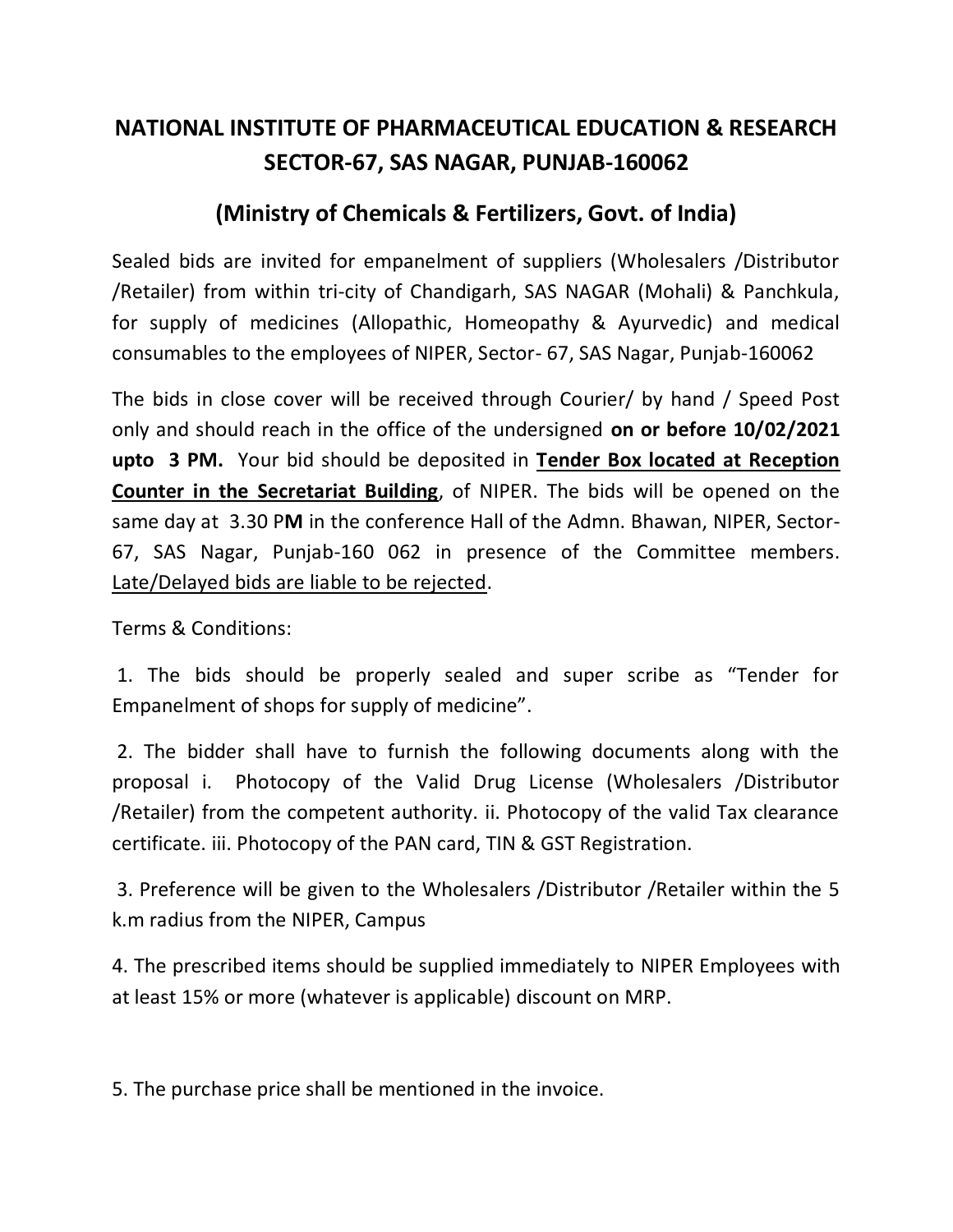6. The drugs & medical consumables of reputed/good brand having lower cost will be preferred.

7. The invoice shall be raised in individual i.e. by the name, Doctors name.

8. The approved suppliers shall have to supply the required medicine/consumables on 24x7 basis to meet the emergency.

9. The approved empanelled supplier shall have to execute / supply order in full. In any case the prescribed medicine(s) / item(s) are not available with them, then it is the responsibility of the approved supplier(s) to make it available.

10. The approved empanelled supplier(s) shall have to sign MOU with the Institute before execution of the contract which is valid for one year from the date of signing of MOU, extendable for further two years.

11. The purchase shall not be made on credit basis and the payment will be released by the concerned employee.

12. If any dispute/irregular supply/cancellation of supply order by the approved supplier(s) will be found during the contract period, no further purchase will be made from the supplier(s).

13. The tender will be rejected if the bidder changes any clause or Annexure of the bid document downloaded from the website.

14. The authority reserves full rights to accept or reject any or all proposals without assigning any reason thereof.

15. The bidder should have a whatsApp mobile number, on which the prescriptions will be uploaded for speedy supply of medicine, and a valid Bank Account for transferring the amount by the concerned employee.

16. Annual Expenditure of medicine is amounting Rs. 31 Lacs approximate.